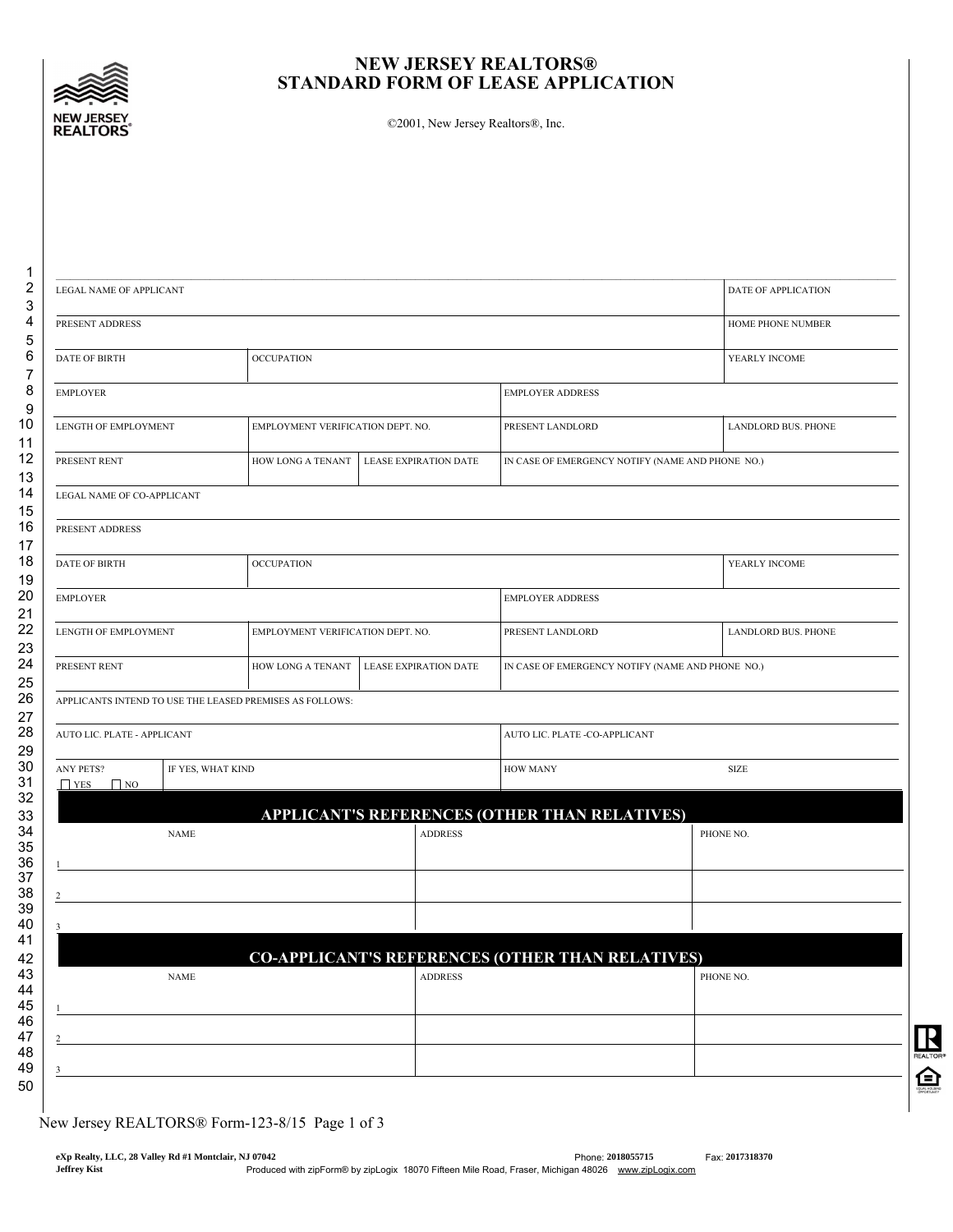| <b>BANK REFERENCES - APPLICANT</b>                                                                                                                                                                                       | <b>BANK REFERENCES - CO-APPLICANT</b>                                                                               |
|--------------------------------------------------------------------------------------------------------------------------------------------------------------------------------------------------------------------------|---------------------------------------------------------------------------------------------------------------------|
| CHECKING (NAME OF BANK & ACCOUNT NO.)                                                                                                                                                                                    | CHECKING (NAME OF BANK & ACCOUNT NO.)                                                                               |
| SAVINGS (NAME OF BANK & ACCOUNT NO.)                                                                                                                                                                                     | SAVINGS (NAME OF BANK & ACCOUNT NO.)                                                                                |
| OTHER (CREDIT CARDS)                                                                                                                                                                                                     | OTHER (CREDIT CARDS)                                                                                                |
|                                                                                                                                                                                                                          |                                                                                                                     |
|                                                                                                                                                                                                                          |                                                                                                                     |
|                                                                                                                                                                                                                          |                                                                                                                     |
|                                                                                                                                                                                                                          |                                                                                                                     |
|                                                                                                                                                                                                                          |                                                                                                                     |
|                                                                                                                                                                                                                          |                                                                                                                     |
|                                                                                                                                                                                                                          |                                                                                                                     |
| WILL APPLICANT'S EMPLOYER BE RESPONSIBLE FOR PAYMENT OF RENT? [                                                                                                                                                          | YES<br>NO.                                                                                                          |
|                                                                                                                                                                                                                          | PROPERTY FOR WHICH THIS IS AN APPLICATION                                                                           |
|                                                                                                                                                                                                                          |                                                                                                                     |
| <b>ADDRESS</b>                                                                                                                                                                                                           |                                                                                                                     |
| <b>LANDLORD</b>                                                                                                                                                                                                          | PHONE NUMBER                                                                                                        |
| ADDITIONAL INFORMATION                                                                                                                                                                                                   |                                                                                                                     |
| Landlord acknowledges receipt of this Lease Application on<br>accept or reject the application.                                                                                                                          | 20 The Landlords reserves the right to                                                                              |
| Brokerage fee to be paid by:                                                                                                                                                                                             | <b>TENANT</b><br><b>LANDLORD</b>                                                                                    |
| <b>Rental Application Fee:</b>                                                                                                                                                                                           |                                                                                                                     |
| <b>Security Deposit Due By:</b>                                                                                                                                                                                          |                                                                                                                     |
|                                                                                                                                                                                                                          |                                                                                                                     |
| Applicants for tenancy for a Condominium/Co-operative unit generally must be provided with the following statement as provide by New                                                                                     |                                                                                                                     |
| Jersey law:                                                                                                                                                                                                              |                                                                                                                     |
| THIS BUILDING IS BEING CONVERTED TO OR IS A CONDOMINIUM OR CO-OPERATIVE. YOUR TENANCY CAN BE<br>TERMINATED UPON 60 DAYS NOTICE IF YOUR APARTMENT IS SOLD TO A BUYER WHO SEEKS TO PERSONALLY                              |                                                                                                                     |
| OCCUPY IT. IF YOU MOVE OUT AS A RESULT OF RECEIVING SUCH A NOTICE, AND THE LANDLORD ARBITRARILY<br>FAILS TO COMPLETE THE SALE, THE LANDLORD SHALL BE LIABLE FOR TREBLE DAMAGES AND COURT COSTS.                          |                                                                                                                     |
|                                                                                                                                                                                                                          |                                                                                                                     |
| I/We hearby warrant that all representations set forth above are true. To verify the above statements,<br>I/We direct persons named in this application to give any requested information concerning me/us.              |                                                                                                                     |
| I/We hereby waive all rights of action for consequences as a result of such information.                                                                                                                                 |                                                                                                                     |
|                                                                                                                                                                                                                          | for                                                                                                                 |
| cost of process. The attached Information Release Form should be for such credit inquiries.<br>I/We hereby authorize the below named real estate firm to provide the information obtained from such credit bureau to the | I/We hereby authorize and grant permission to the below named real estate firm to do a credit check and will pay \$ |

New Jersey REALTORS® Form-123-8/15 Page 2 of 3